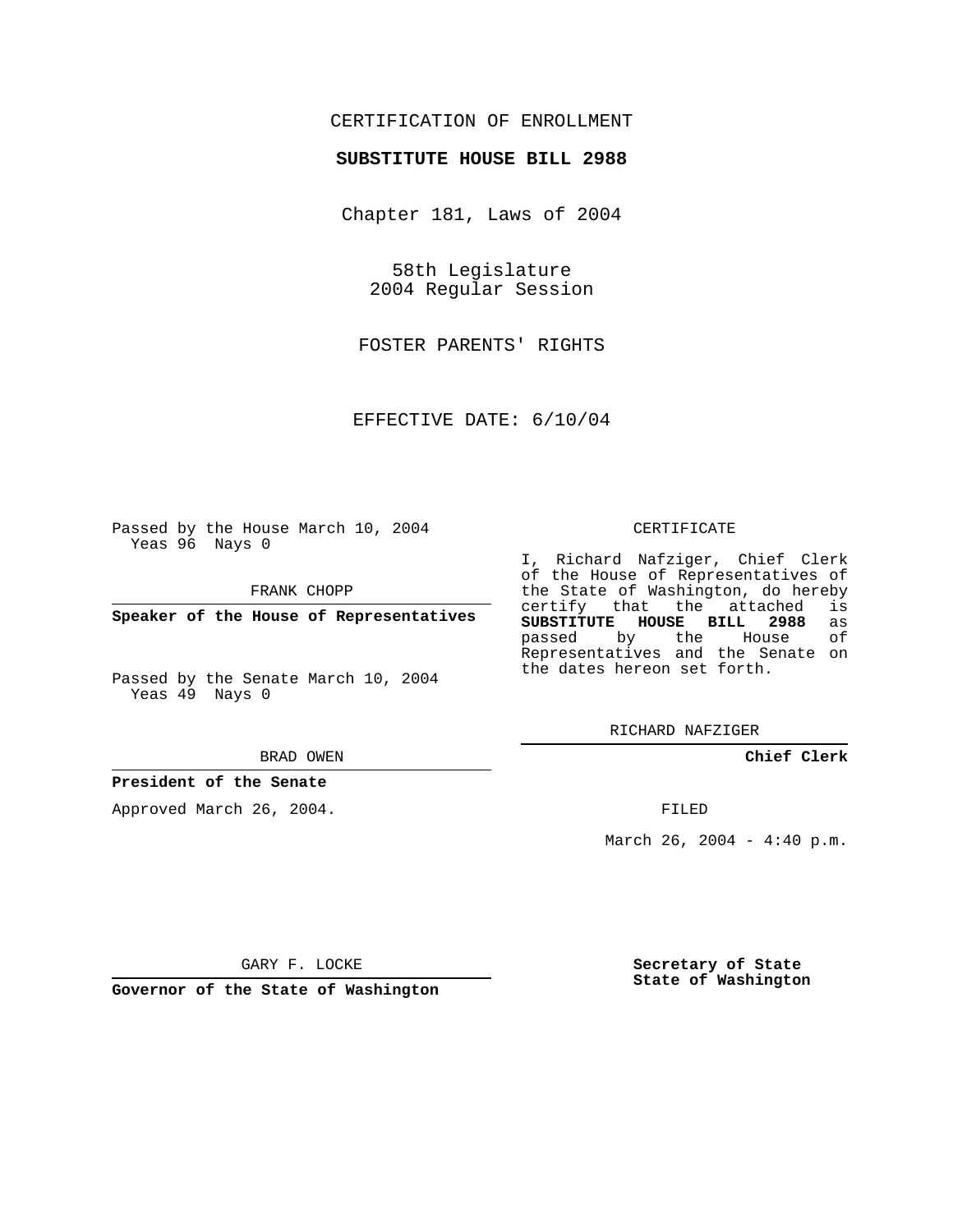# **SUBSTITUTE HOUSE BILL 2988** \_\_\_\_\_\_\_\_\_\_\_\_\_\_\_\_\_\_\_\_\_\_\_\_\_\_\_\_\_\_\_\_\_\_\_\_\_\_\_\_\_\_\_\_\_

\_\_\_\_\_\_\_\_\_\_\_\_\_\_\_\_\_\_\_\_\_\_\_\_\_\_\_\_\_\_\_\_\_\_\_\_\_\_\_\_\_\_\_\_\_

AS AMENDED BY THE SENATE

Passed Legislature - 2004 Regular Session

## **State of Washington 58th Legislature 2004 Regular Session**

**By** House Committee on Children & Family Services (originally sponsored by Representatives Boldt, Clements, Pearson, Bailey and McMahan)

READ FIRST TIME 02/06/04.

 AN ACT Relating to foster parents' rights; and adding new sections to chapter 74.13 RCW.

BE IT ENACTED BY THE LEGISLATURE OF THE STATE OF WASHINGTON:

 NEW SECTION. **Sec. 1.** A new section is added to chapter 74.13 RCW to read as follows:

 A foster parent who believes that a department employee has retaliated against the foster parent or in any other manner discriminated against the foster parent because:

 (1) The foster parent made a complaint with the office of the family and children's ombudsman, the attorney general, law enforcement agencies, or the department, provided information, or otherwise cooperated with the investigation of such a complaint;

 (2) The foster parent has caused to be instituted any proceedings under or related to Title 13 RCW;

 (3) The foster parent has testified or is about to testify in any proceedings under or related to Title 13 RCW;

 (4) The foster parent has advocated for services on behalf of the foster child;